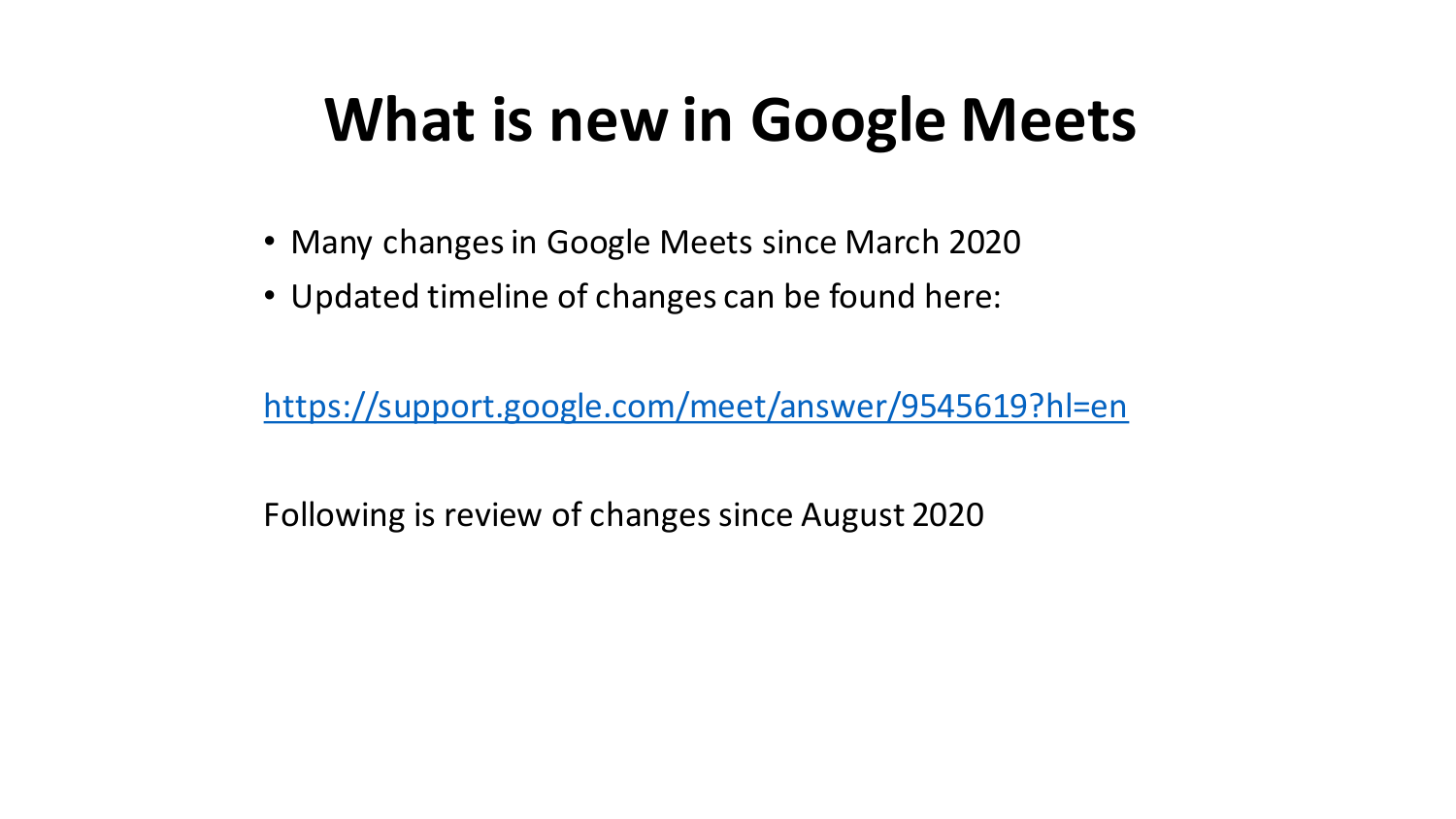#### **Security Features**

- Anonymous users are now blocked by default from Google Meet meetings organized by G Suite Enterprise for Education.
	- *This prevents participants from sharing a link publicly to encourage anonymous users to request access; does not prevent users from dialing in by phone.*
- Blocking participants from "knocking" again.
	- First, if a meeting moderator rejects a knock twice from the same participant, the participant will be blocked from knocking again. This means the moderator won't see any additional knocks from that user for the duration of the existing meeting.
	- Second, if the moderator ejects a participant, that participant will be unable to:
		- Rejoin the existing meeting (even if they are in-domain or on the calendar invite).
		- Knock to request rejoining the existing meeting.
	- Previously, when disruptive members were ejected from a meeting, they were able to continue disrupting the meeting by either re-joining or continuously knocking.
- If the moderator mistakenly ejects a participant, they can still add that participant to the meeting by manually inviting them. They can use the add person button in the people panel.
- Only meeting creators and calendar owners can mute or remove other participants. This ensures that instructors can't be removed or muted by student participants.
- Only meeting creators and calendar owners can approve requests to join made by external participants.
	- *This means that students can't allow external participants to join via video, and that external participants can't join before the instructor.*
- Meeting participants can't rejoin nicknamed meetings once the final participant has left.
	- *This means if the instructor is the last person to leave a nicknamed meeting, students can't join later without the instructor present.*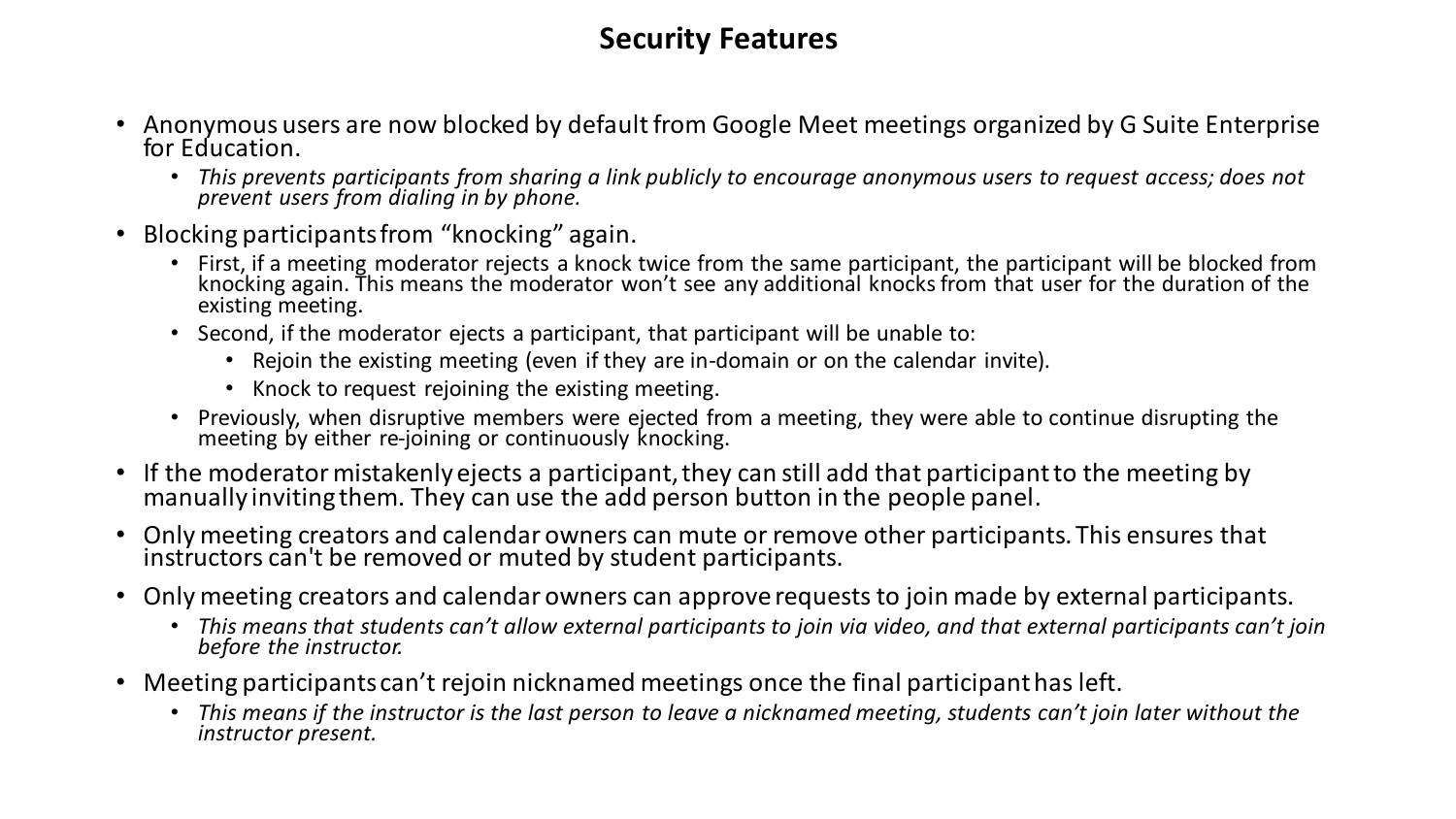## **Quick Access**

- Easier for moderators to manage who can join their meetings
- Simple toggles for features.
- Educators also have new meeting controls to manage who can:
	- share their screen within the meeting
	- who can send chat messages within the meeting

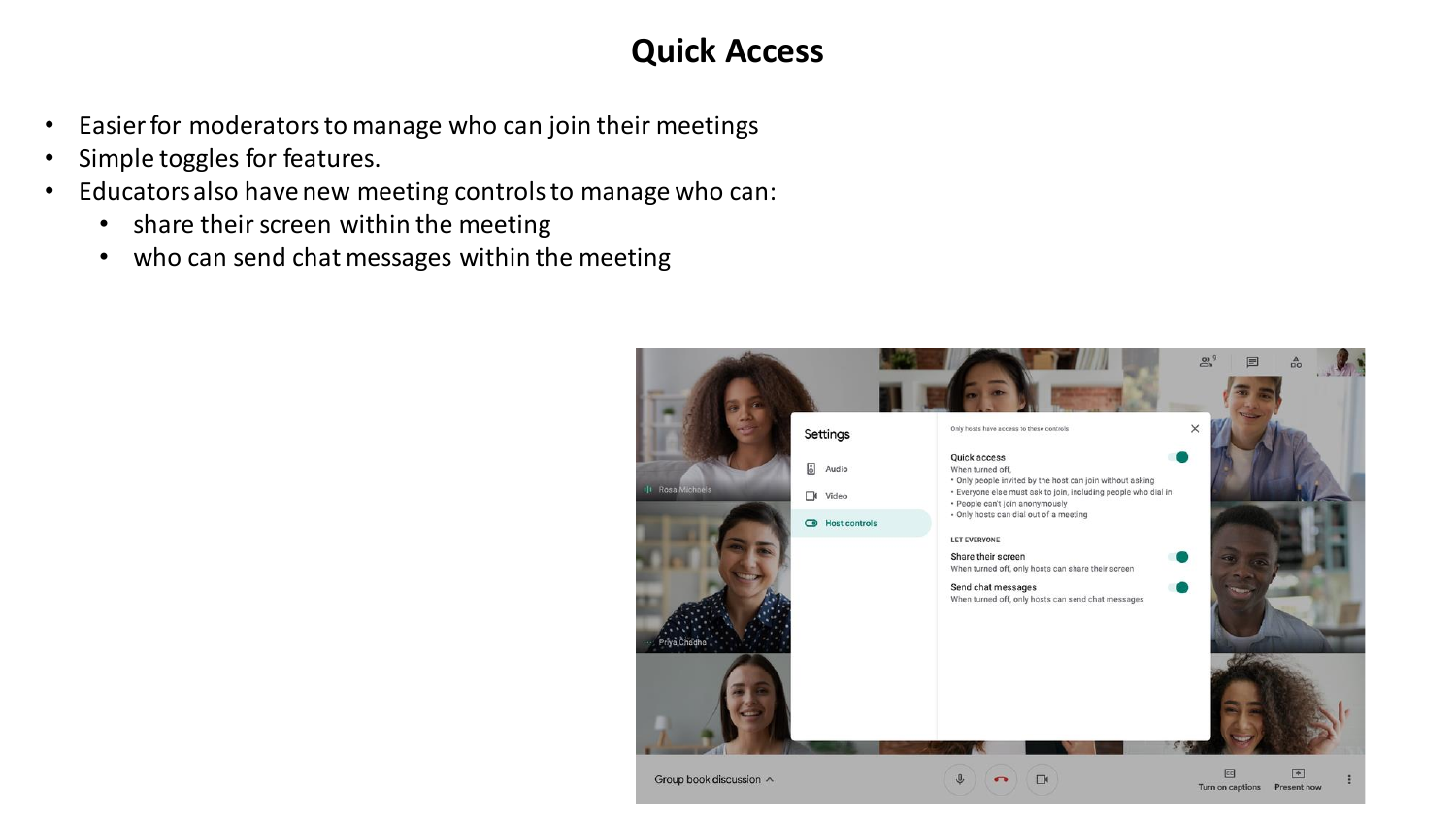### **Breakout rooms**

- Breakout rooms allow educators to split students into simultaneous small group discussions.
- Currently only available to G Suite Enterprise for Education customers.
- You can virtually raise your hand in a Google Meet video call to let the moderator know you want to speak (all meets not just breakout rooms)
- Ability to set timer, number of room, shuffle participants.

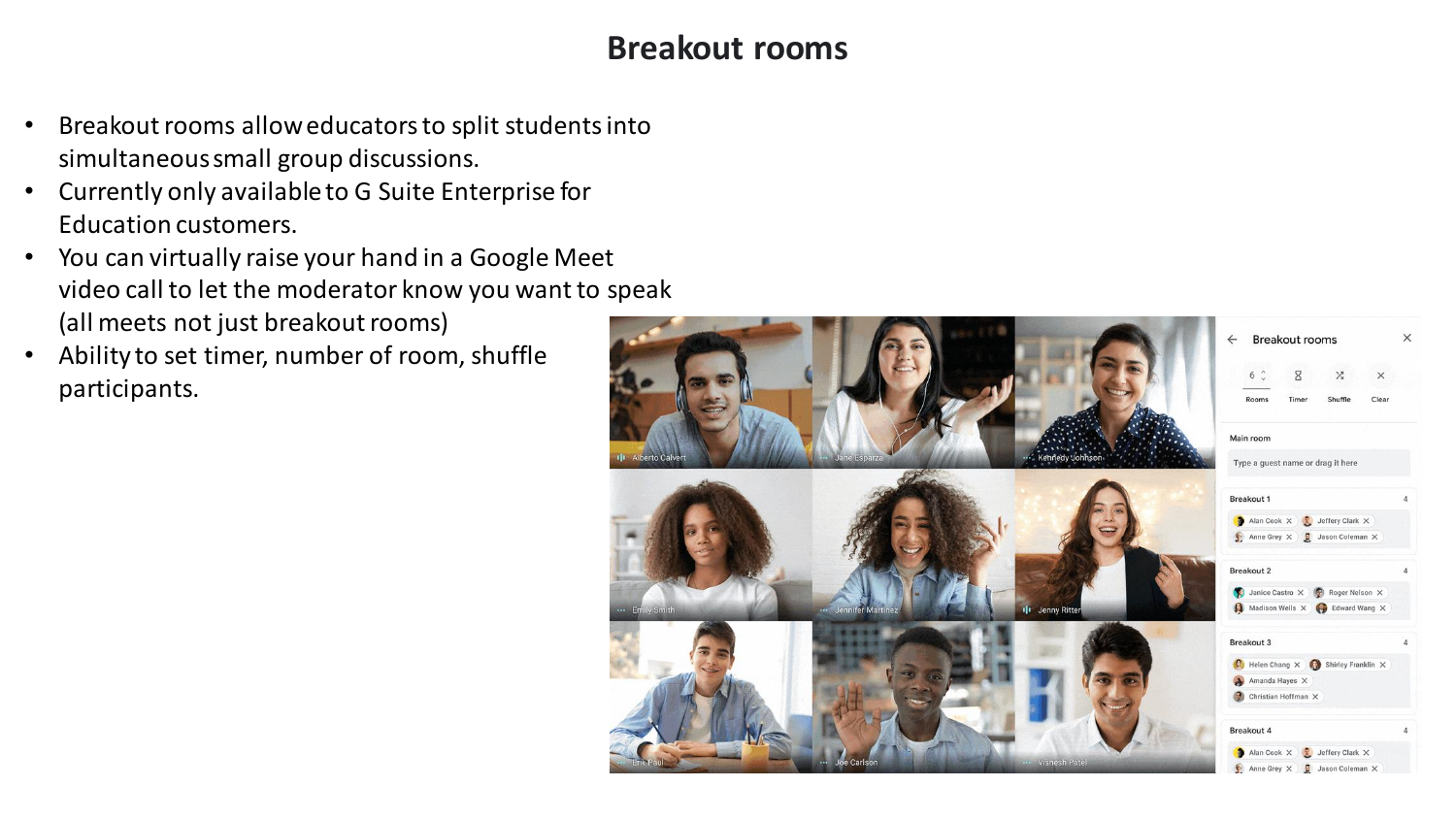#### **Attendance reports**

- The report includes each participant's name, email and the length of time the participant was on call, including initial join and exit time.
- Meeting **organizers**receive these reports after meetings/live stream events with more than five participants.
- Users can turn attendance tracking and live stream reports on and off from within a meeting or from the Google Calendar event. (*If you turn these features off in recurring meetings or meetings that use the same meeting code, the setting will be saved for the next scheduled meeting If you turn these features off in a onetime, nicknamed, or instant meeting, the feature will return to on, after the meeting ends.*)

| Ò.<br>田田 ヨーニ・エ・ト・シー 田田<br>$100\%$ $\sim$<br>% .0<br>$.00 \t123 -$<br>Google Sans -<br>$B$ $I$ $\frac{c}{c}$ $A$<br>$\overline{Y}$ $\rightarrow$ $\overline{Y}$ $\rightarrow$<br>ē<br>\$<br>10<br>쿠<br>$\sqrt{2}$<br>$\overline{\phantom{a}}$<br>fx<br>Name<br>A1<br>$^\circ$ |                       |                   |                   |                    |                   |  |  |  |  |  |
|------------------------------------------------------------------------------------------------------------------------------------------------------------------------------------------------------------------------------------------------------------------------------|-----------------------|-------------------|-------------------|--------------------|-------------------|--|--|--|--|--|
|                                                                                                                                                                                                                                                                              |                       |                   |                   |                    |                   |  |  |  |  |  |
| $\overline{1}$                                                                                                                                                                                                                                                               | <b>Name</b>           | Email             | <b>Duration</b>   | <b>Time joined</b> | <b>End exited</b> |  |  |  |  |  |
| $\overline{2}$                                                                                                                                                                                                                                                               | Lorena Ali            | lorena@school.edu | 30 <sub>min</sub> | 9:00               | 9:30              |  |  |  |  |  |
| 3                                                                                                                                                                                                                                                                            | <b>Jad Rogers</b>     | jad@school.edu    | 30 <sub>min</sub> | 9:01               | 9:31              |  |  |  |  |  |
| $\boldsymbol{A}$                                                                                                                                                                                                                                                             | Mai Oneill            | mai@school.edu    | 32min             | 9:05               | 9:37              |  |  |  |  |  |
|                                                                                                                                                                                                                                                                              | <b>Edward Wheeler</b> | edward@school.edu | 45min             | 9:00               | 9:45              |  |  |  |  |  |
| 6                                                                                                                                                                                                                                                                            | Lily Smyth            | lily@school.edu   | 45min             | 9:00               | 9:45              |  |  |  |  |  |
|                                                                                                                                                                                                                                                                              | Eoin Hutton           | eoin@school.edu   | 45min             | 9:00               | 9:45              |  |  |  |  |  |
|                                                                                                                                                                                                                                                                              | Nahla Vu              | nahla@school.edu  | 45min             | 9:00               | 9:45              |  |  |  |  |  |
|                                                                                                                                                                                                                                                                              | Zack Cope             | zack@school.edu   | 45min             | 9:00               | 9:45              |  |  |  |  |  |
|                                                                                                                                                                                                                                                                              | Dustin Roy            | dustin@school.edu | 45min             | 9:00               | 9:45              |  |  |  |  |  |
|                                                                                                                                                                                                                                                                              | Lani Lee              | lani@school.edu   | 45min             | 9:00               | 9:45              |  |  |  |  |  |
| 12                                                                                                                                                                                                                                                                           | Raj Llyod             | raj@school.edu    | 45min             | 9:00               | 9:45              |  |  |  |  |  |
| 13                                                                                                                                                                                                                                                                           | Jaxon Wolley          | jaxon@school.edu  | 45min             | 9:00               | 9:45              |  |  |  |  |  |
| 14                                                                                                                                                                                                                                                                           | Rosa Michaels         | rosa@school.edu   | 45min             | 9:00               | 9:45              |  |  |  |  |  |
| 15                                                                                                                                                                                                                                                                           | Hugo Novak            | hugo@school.edu   | 45min             | 9:00               | 9:45              |  |  |  |  |  |
| 16                                                                                                                                                                                                                                                                           |                       |                   |                   |                    |                   |  |  |  |  |  |
| 17                                                                                                                                                                                                                                                                           |                       |                   |                   |                    |                   |  |  |  |  |  |
| 18                                                                                                                                                                                                                                                                           |                       |                   |                   |                    |                   |  |  |  |  |  |
| 19                                                                                                                                                                                                                                                                           |                       |                   |                   |                    |                   |  |  |  |  |  |
| 20                                                                                                                                                                                                                                                                           |                       |                   |                   |                    |                   |  |  |  |  |  |
| 21                                                                                                                                                                                                                                                                           |                       |                   |                   |                    |                   |  |  |  |  |  |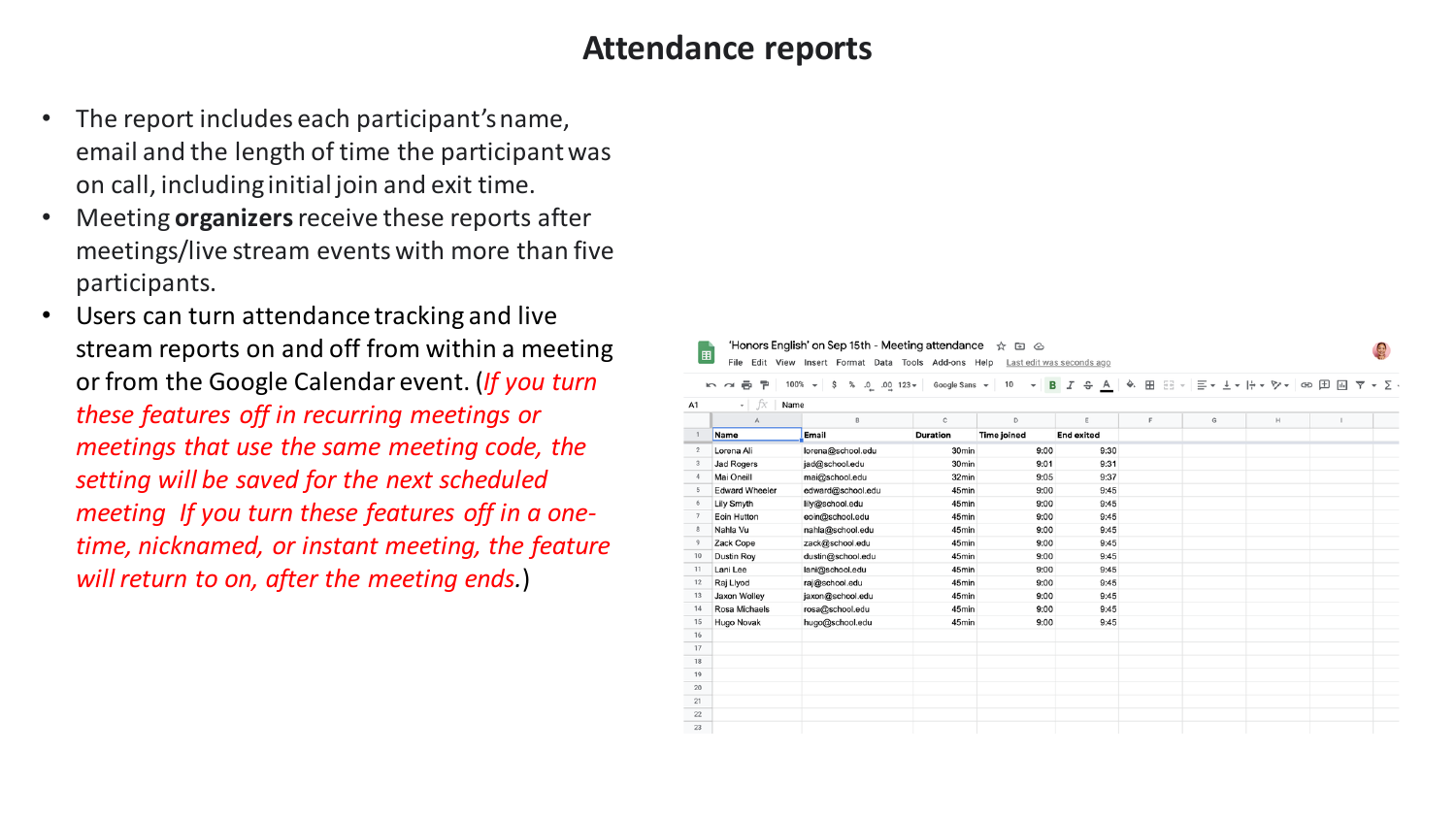- Allows students to ask questions without disrupting the flow of the lesson or discussion.
- Students can post their questions to a queue and other students can upvote questions so the teacher knows which to answer first.
- Teachers can hide any questions and can enable or disable question submission at any time.

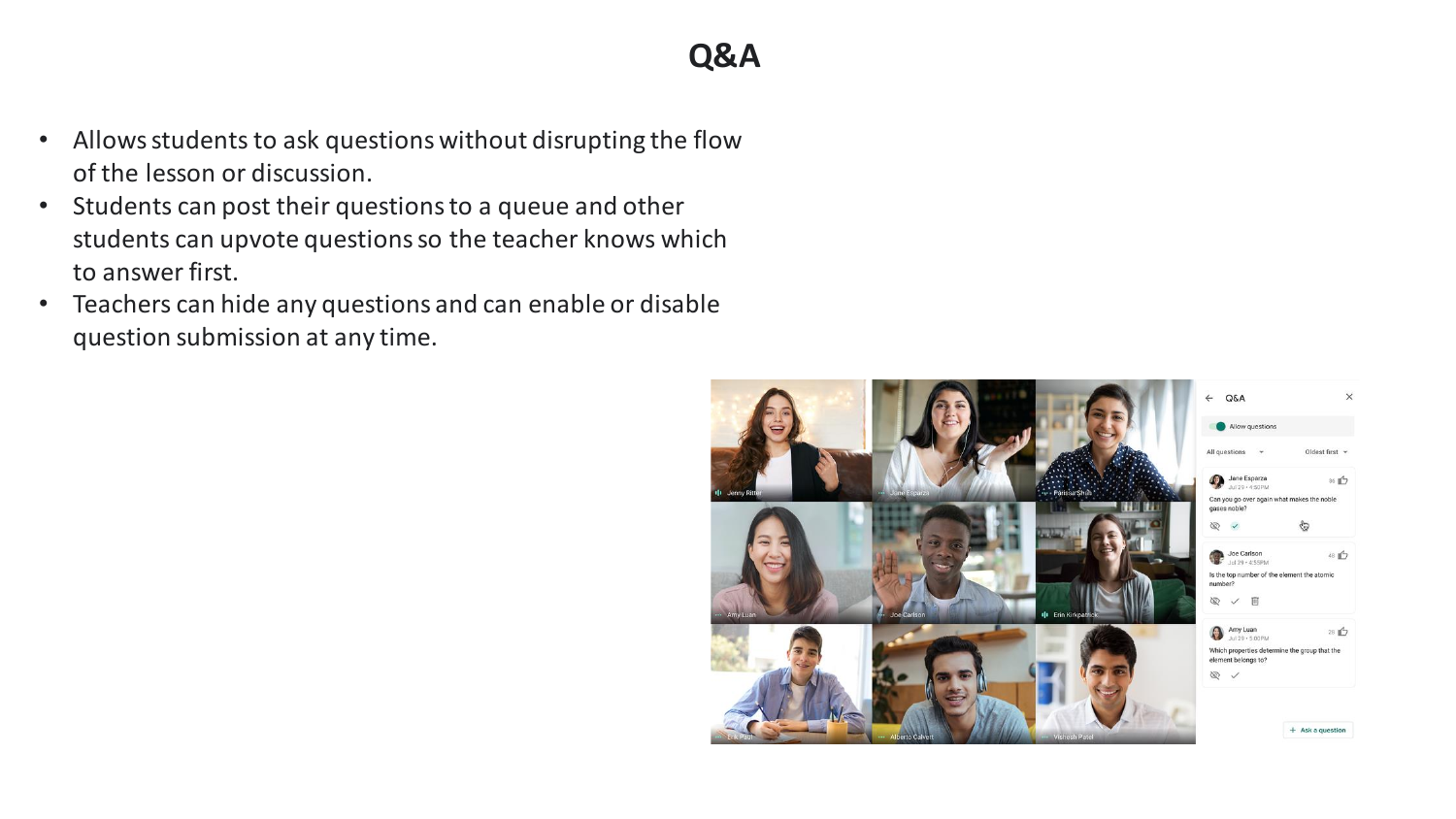# **Polling**

- Allows teachers to periodically check in to make sure students understand the classwork and aren't falling behind.
- Instant feedback also allows teachers to adjust curriculum when students require extra development on certain subjects.
- Polls can also make classes fun with icebreakers to revive class engagement, start discussions or debate a topic.